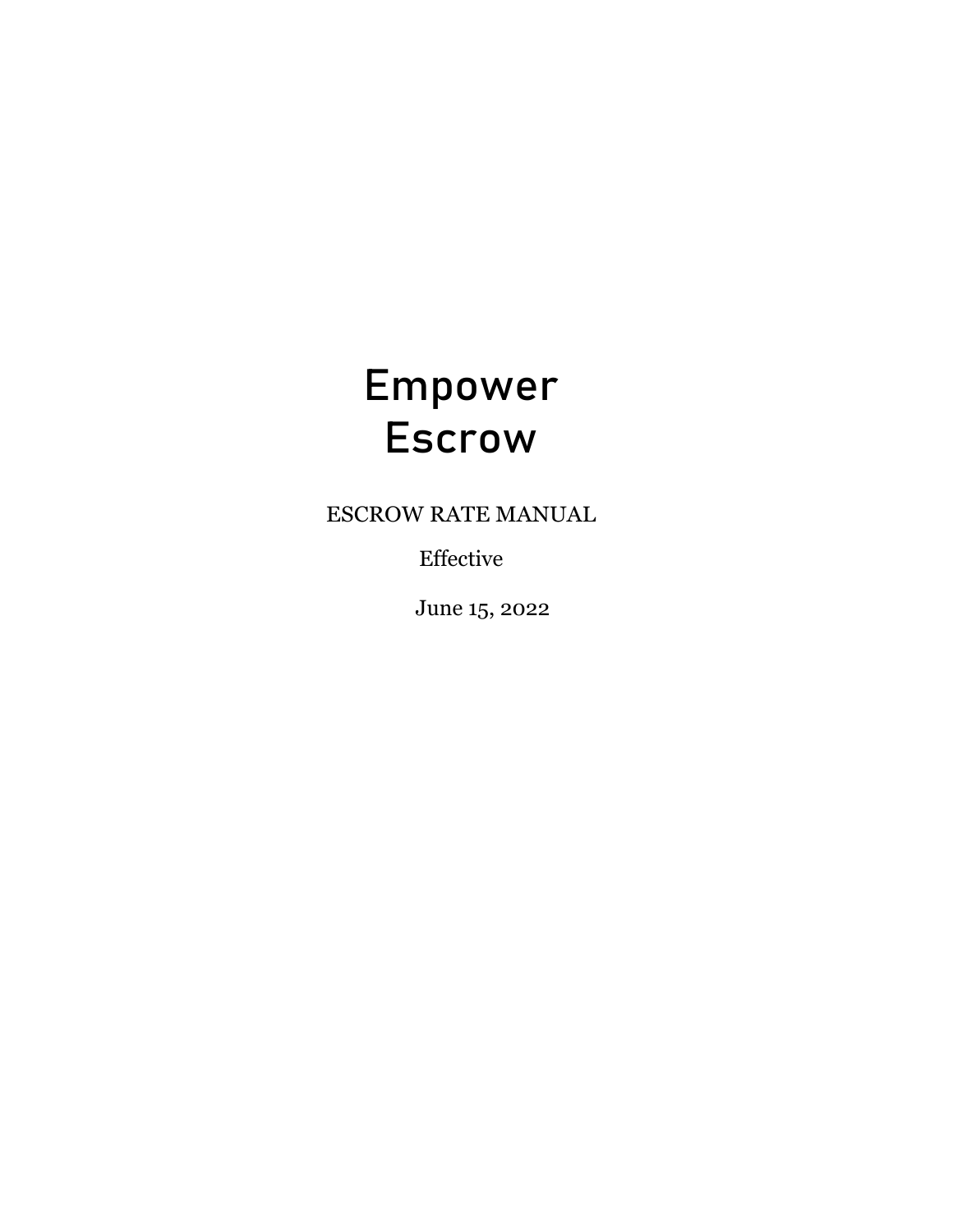# TABLE OF CONTENTS

| <b>General Rules</b><br>Definition of Escrow<br><b>Computation from Basic Escrow Rate</b><br>Fair Value<br>Minimum Charges<br>Separated Sales or Exchanges (Different Owners)<br>Undivided Interest, Transfer of Interest | 4<br>4<br>$\overline{\mathcal{A}}$<br>$\overline{4}$<br>$\overline{4}$<br>$\overline{4}$<br>5 |
|---------------------------------------------------------------------------------------------------------------------------------------------------------------------------------------------------------------------------|-----------------------------------------------------------------------------------------------|
| <b>Basic Escrow Rate</b>                                                                                                                                                                                                  | 5                                                                                             |
| Basic Charge - Loan                                                                                                                                                                                                       | 5                                                                                             |
| Basic Charge - Leasehold                                                                                                                                                                                                  | 5                                                                                             |
| Basic Charge – Broker and Investor                                                                                                                                                                                        | 6                                                                                             |
| Basic Charge $-$ Sub $-$ Escrow                                                                                                                                                                                           | 6                                                                                             |
| Miscellaneous Fees and Charges                                                                                                                                                                                            | 7                                                                                             |
| <b>Miscellaneous Transactions</b>                                                                                                                                                                                         | 7                                                                                             |
| <b>Relocation Rate</b>                                                                                                                                                                                                    | 7                                                                                             |
| <b>Resale Bundled Service Fee</b>                                                                                                                                                                                         | 8                                                                                             |
| Refinance Rate                                                                                                                                                                                                            | 8                                                                                             |
| Direct Transaction Fee                                                                                                                                                                                                    | 8                                                                                             |
| Recording Fee                                                                                                                                                                                                             | 9                                                                                             |
| <b>Courier Service Fee</b>                                                                                                                                                                                                | 9                                                                                             |
| Stop Pay Fee                                                                                                                                                                                                              | 9                                                                                             |
| Wire Funds Fee                                                                                                                                                                                                            | 9                                                                                             |
| <b>Interest Bearing Account Fee</b>                                                                                                                                                                                       | 9                                                                                             |
| Overnight Delivery Charge                                                                                                                                                                                                 | 9                                                                                             |
| Special Services (Hourly Work Fee)                                                                                                                                                                                        | 10                                                                                            |
| Telecommunication Loan Package and Closing Documents                                                                                                                                                                      | 10                                                                                            |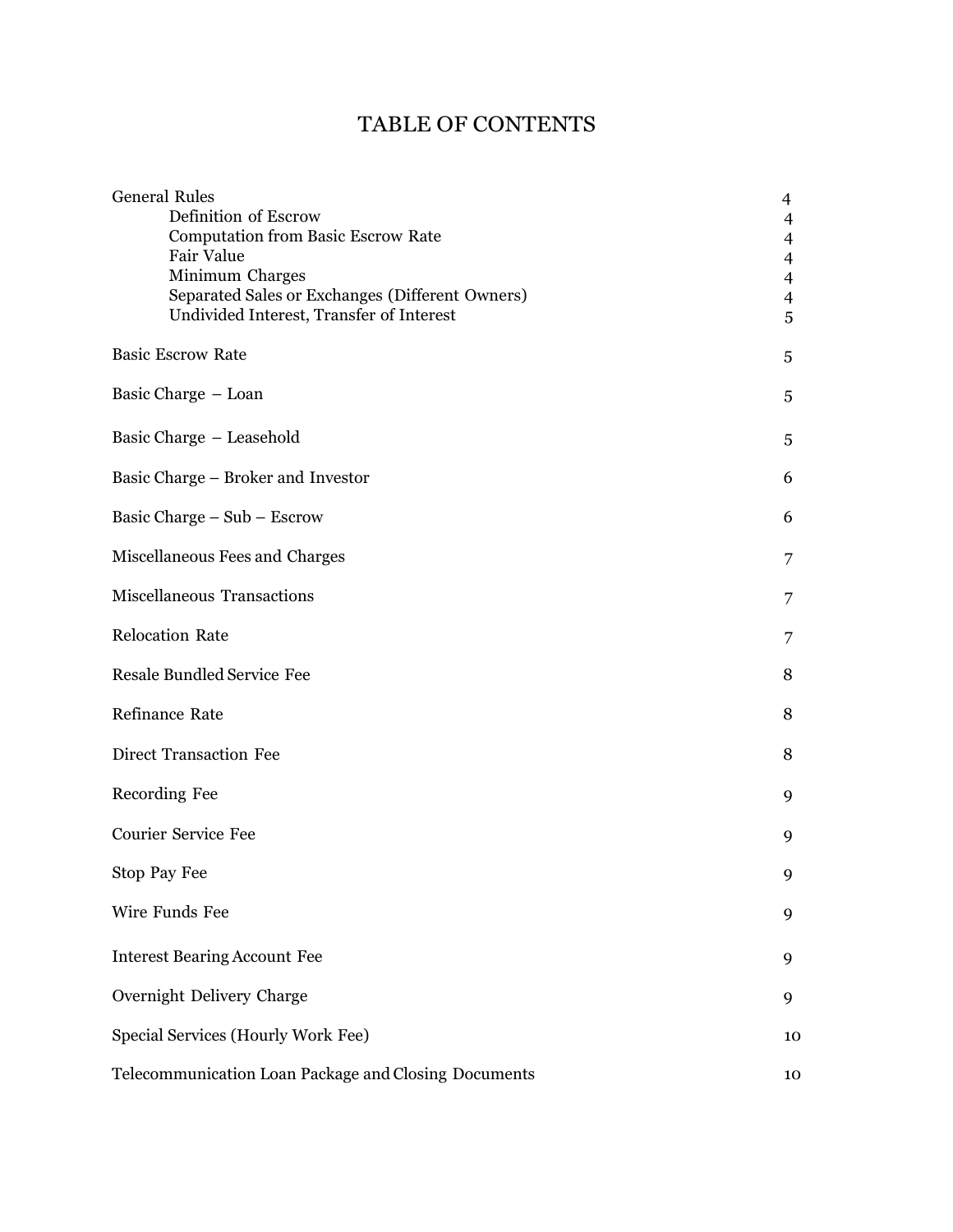# TABLE OF CONTENTS

| <b>Second Equity Loan Transaction</b>                               | 10        |
|---------------------------------------------------------------------|-----------|
| Processing Service Fee                                              | 10        |
| <b>Escheat Servicing Fee</b>                                        | 10        |
| Mobile Notary Fee                                                   | 10        |
| Holdback Processing Fee                                             | 11        |
| <b>First Responder Rate</b>                                         | 11        |
| Special Rates, Credits and Discounts                                | 11        |
| Contractual Rate (Federal, State or Municipal Agencies)             | 11        |
| <b>Employee Rate</b>                                                | 11        |
| Transfer of Existing Escrow Files from Other Licensed Escrow Agents | 12        |
| <b>Inspection Fee</b>                                               | 12        |
| Manufactured Units / Affixture Processing Fee                       | 12        |
| Septic Transfer                                                     | 12        |
| Holdback                                                            | 12        |
| Negotiated Rate                                                     | 12        |
| <b>Competitor Rate</b>                                              | 13        |
| FIRPTA Processing Fee                                               | 13        |
| <b>Escrow Rates Table</b>                                           | $14 - 15$ |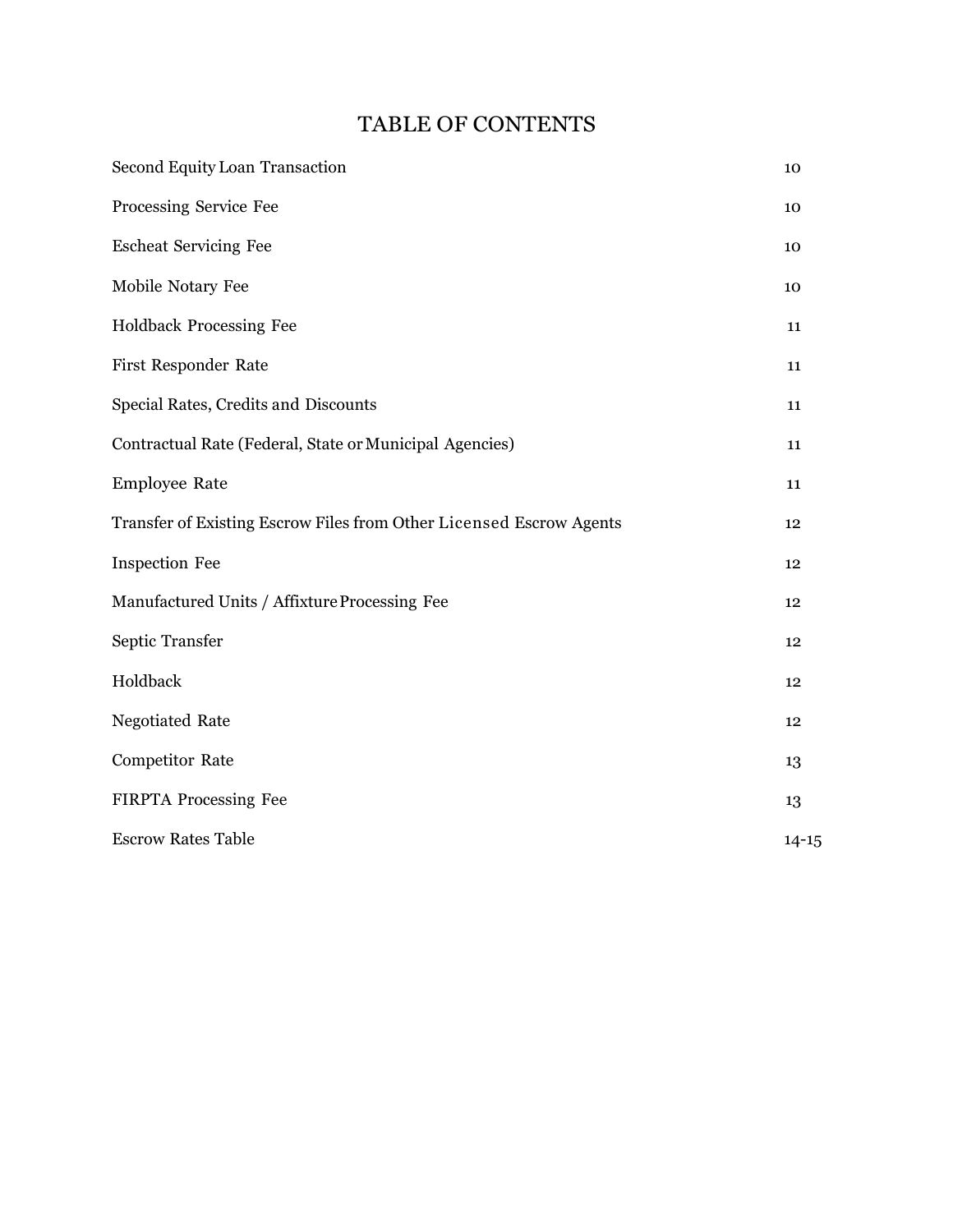# **GENERAL RULES**

# <span id="page-3-0"></span>**A. DEFINITION OF ESCROW**

"Escrow means any transaction in which any property is delivered with or without transfer of legal or equitable title, or other, and irrespective of whether a debtor-creditor relationship is created, to a person not otherwise having any right, title, or interest therein in connection with the sale, transfer, encumbrance, or lease of real or personal property, to be delivered or redelivered by that person upon contingent happening or non-happening of a specific event or performance or nonperformance of a prescribed act, when it is then to be delivered by such person to a grantee, grantor, promise, promisor, oblige, obligor, bailee, bailor, or any designated agent or employee of any of them. Escrow includes subdivision trusts and account servicing." A.R.S. 6-801

# **B. COMPUTATION FROM BASIC RATE**

The rates charged by Empower Escrow will always be applied on fair value as defined in C. below in multiples of \$5,000.00 including any fraction thereof.

Whenever percentages of the Basic Escrow Rate are used herein, the charge arrived at from use of the percentage will be rounded off to the nearest dollar.

## **C. FAIR VALUE**

The fair value will be construed as the full value of the property, including encumbrances. Where a sale is not involved, the fair value will be determined from all available information, i.e. amount of encumbrances, associated value, etc. In no event will it be less than the sum of the unpaid principal balances of the mortgages and/or contracts to which the property is subject.

### **D. MINIMUM CHARGES AND SPECIAL RISKS**

The charges set forth herein are minimum charges. Any additional charges will be made when unusual conditions are encountered in the escrow, or when special risks are assumed, or when special services are provided.

# **E. RATE AND CHARGES IN EFFECT PRIOR TO FILING**

All rates contained herein become effective when approved by the Superintendent of Financial Institutions or by operation of law.

# **F. SEPARATED SALES OR EXCHANGES (DIFFERENT OWNERS)**

The Basic Charge is applicable (Section 801) on each separate sale, seller, or exchanger, involved. The applicable charge applies on the amount of each individual sale or exchange, even though there may be one (1) common purchaser, and the sales or exchanges are handled concurrently, and one (1) or more separate escrows are involved.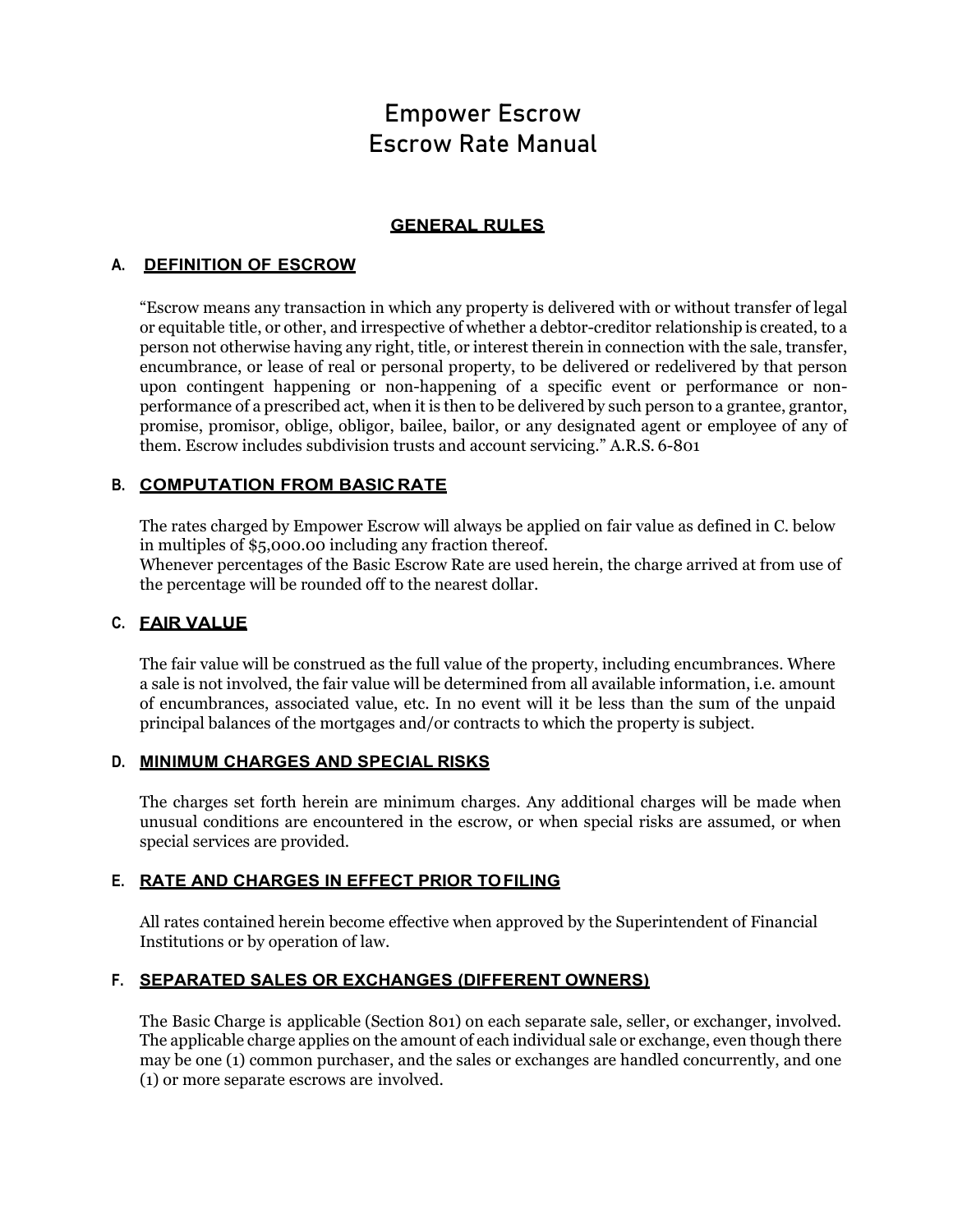# **G. UNDIVIDED INTEREST, TRANSFER OR INTEREST (WHEN SOLD SEPARATELY FROM REMAINING INTEREST**

The Basic Charge that is applicable (Section 801), based upon the interest covered, the purchase price or the fair value thereof, whichever is higher.

### **801 BASIC ESCROW RATE**

The minimum charge of 100% of the Basic Escrow Rate will be based upon the fair value of the property in the escrow. If additional charges are applicable, all such charges will be added to the Basic Escrow Rate. If discounts are applied the escrow rate will not be lower than our minimum charge. The minimum charged fee will be (\$840)

### **802 BASIC CHARGE – LOAN**

Summary Account:

- **A.** Where there is no transfer of title involved, the charge will be 100% of the Basic Escrow Rate.
- **B.** For construction loans where the lender requests additional services such as obtaining lien waiver, architectural approval, etc. a fee of one-half of one percent (0.5%) of the loan amount will be charged in addition to all other applicable fees.

# **803 BASIC CHARGE (LEASEHOLD)**

Summary Account:

- **A.** The leasehold Escrow Rate (other than Oil, Gas, or Mineral Leases) will be 100% of the Basic Escrow Rate based upon the fair value of the property leased or the total amount of the lease payments, whichever is less.
- **B.** Escrows on Oil, Gas or Mineral Lease Estate, as negotiated, based on the services rendered

### **804 BASIC CHARGE – BROKER ANDINVESTOR**

Any licensed real estate broker or salesperson, mortgage broker, or any other individual, group of individuals or entities customarily involved in real estate investments will be charged seventy percent (70%) of the Basic Escrow Rate. Minimum (\$840)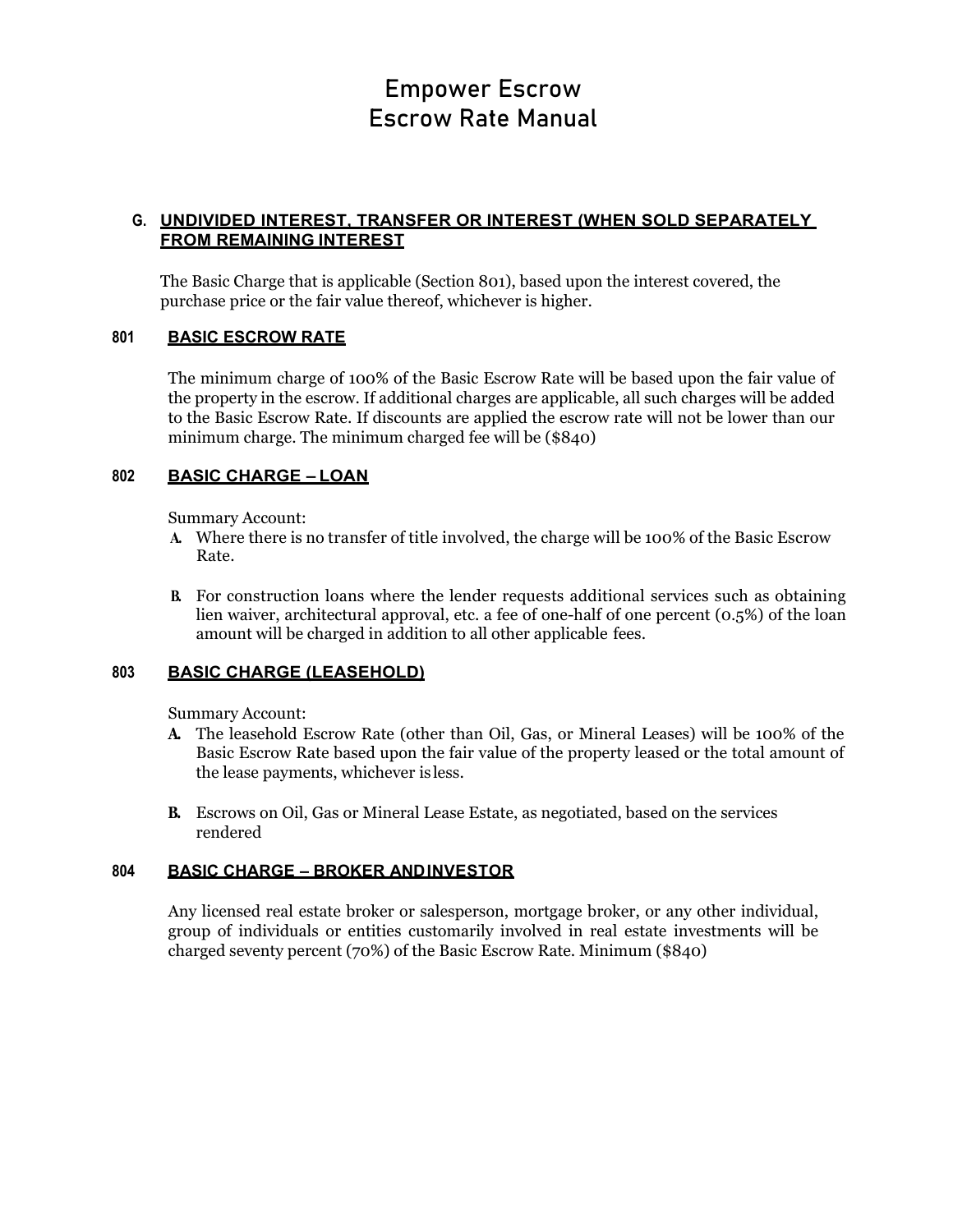# Empower Escrow Escrow Rate Manual **805 MISCELLANEOUS FEES AND CHARGES**

Summary Account:

There are a variety of services and/or products that may be necessary or required to service escrows. The rates included in this section will be charged if and as those services and/or products are provided. These rates will be charged in addition to any other applicable rates as may be charged.

### **A. BULK SALE, PLEDGE ESCROWS, MISCELLANEOUS ESCROW TRANSACTIONS**

This rate applies to bulk sale escrows, pledge holder escrows and other escrows not specifically set forth here. Because of the wide variation of services required and liabilities assumed, it is impractical to establish other than the minimum Basic Escrow rate per Section 801, the minimum commensurate with the service rate and liability assumed.

### **B. RELOCATION RATE**

If an employee is participating in a Company sponsored relocation plan, the rate charged for escrow services performed in connection with the sale or purchase of an employee's bona fide home property will be seventy percent (70%) of the applicable Basic Escrow Rate. Such rates are authorized only in connection with those costs which the employee would be obligated to pay by established custom as a party to the transaction, and may be charged through escrow to employee, employer or relocation company acting on behalf of the parties.

### **C. RESALE BUNDLED SERVICE FEE \$300.00**

The Resale Bundled Service Fee is a stand-alone fee. This amount includes all courier/overnight mail delivery fees, wire fees and e-doc fee. If the Resale Bundle Service Fee is not used then the standard rate for each courier/overnight mail delivery fee, each wire fee and e-doc fee will apply.

There will not be a Processing Fee (Section Q) charged when using this rate.

# **D. REFINANCE RATE \$475.00**

- 1. Basic Escrow Fee The escrow fee will \$450.00 for handling a loan escrow involving residential real property where the purpose of said loan is to refinance the existing encumbrance(s) on the subject property. The Refinance Rate will include wire fee, courier fee, and overnight delivery fee.
- 2. An additional \$250.00 Escrow Fee will be charged for handling a  $2<sup>nd</sup>$  loan escrow concurrent with a loan to refinance the existing encumbrance on the subject property.

# **E. FILE MAINTENANCE FEE \$25.00 PER MONTH**

This fee will be charged when funds retained or remaining in escrow 30 days after closing (i.e.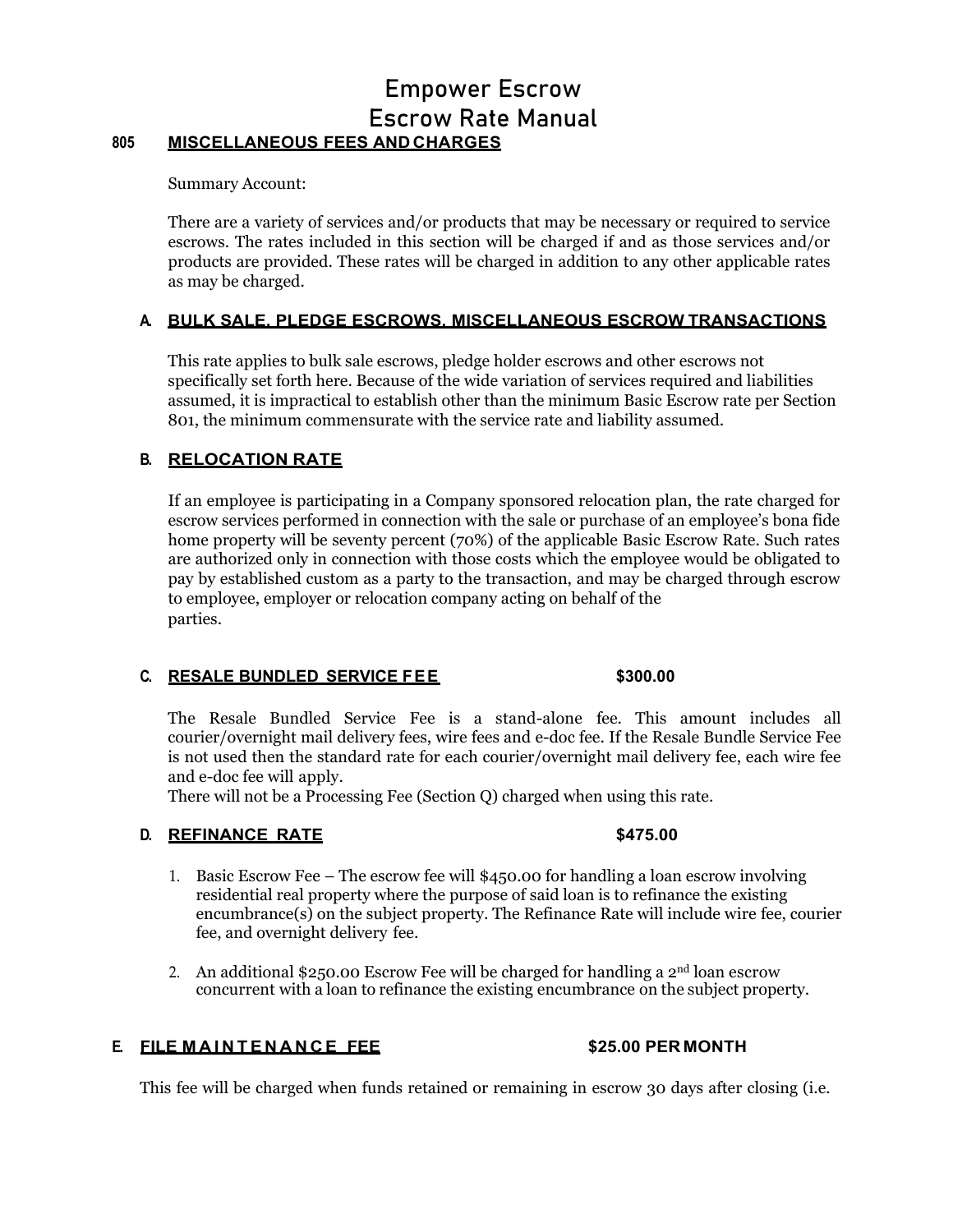held for repairs, checks not cashed, checks returned because of address change, etc.) require escrow personnel to review the escrow file to determine who to contact and who to disburse money to. This fee will be charged at the rate of \$25.00 per month and effective at the time files are pulled for review and checks reissued and disbursed.

# **F. DIRECT TRANSACTION FEE \$500.00 plus 100% of BASIC ESCROW RATE**

In the absence of a written Residential Purchase Contract, as currently in use by the Arizona Board of Realtors, there will be a \$500.00 work charge in addition to the Basic Escrow Rate and all other applicable charges.

### **G. COURIER SERVICE FEE \$25.00 per Pick-Up**

This fee will be charged when courier services must be employed to retrieve or send documents either to or from parties to the escrow. Courier services will be provided to high volume accounts at rates agreed upon by and between the Company and such account(s); such fees will not be less than zero nor more than 200% of the applicable rate.

# **H. STOP PAYMENT FEE \$35.00 per Check**

This fee will be charged when a stop payment must be placed on a check written from an escrow. Management discretion may be used to not charge this fee depending on the circumstances. See Section 812 for file documentation requirements when using this rate.

### **I. WIRE FUNDS FEE \$25.00**

This fee will be charged when wiring funds to or on behalf of a party to an escrow transaction.

### **J. INTEREST BEARING ACCOUNT FEE \$25.00 per Account**

This fee will be charged when requested to establish a separate interest-bearing account for either the buyer, borrower or seller of a transaction.

# **K. OVERNIGHT DELIVERY CHARGE \$25.00 per Package**

The applicable fee(s) will be charged when overnight delivery service is required on any document or package. The charge will be a non-refundable fee regardless of the zone or the weight involved. This fee is not contingent upon the actual closing of the transaction. Overnight delivery services may be provided to high volume accounts at rates agreed upon by and between the Company and such account(s); such fees will not be less than zero no more than 200% ofthe applicable rate.

### **L. SPECIAL SERVICES/HOURLY WORK FEE \$200.00 per Hour**

A fee of \$200.00 per hour, or fraction thereof, starting with a minimum increment of one quarter hour, will be charged when special services are requested and/or required. Signing final documents will constitute approval of this fee for special services rendered.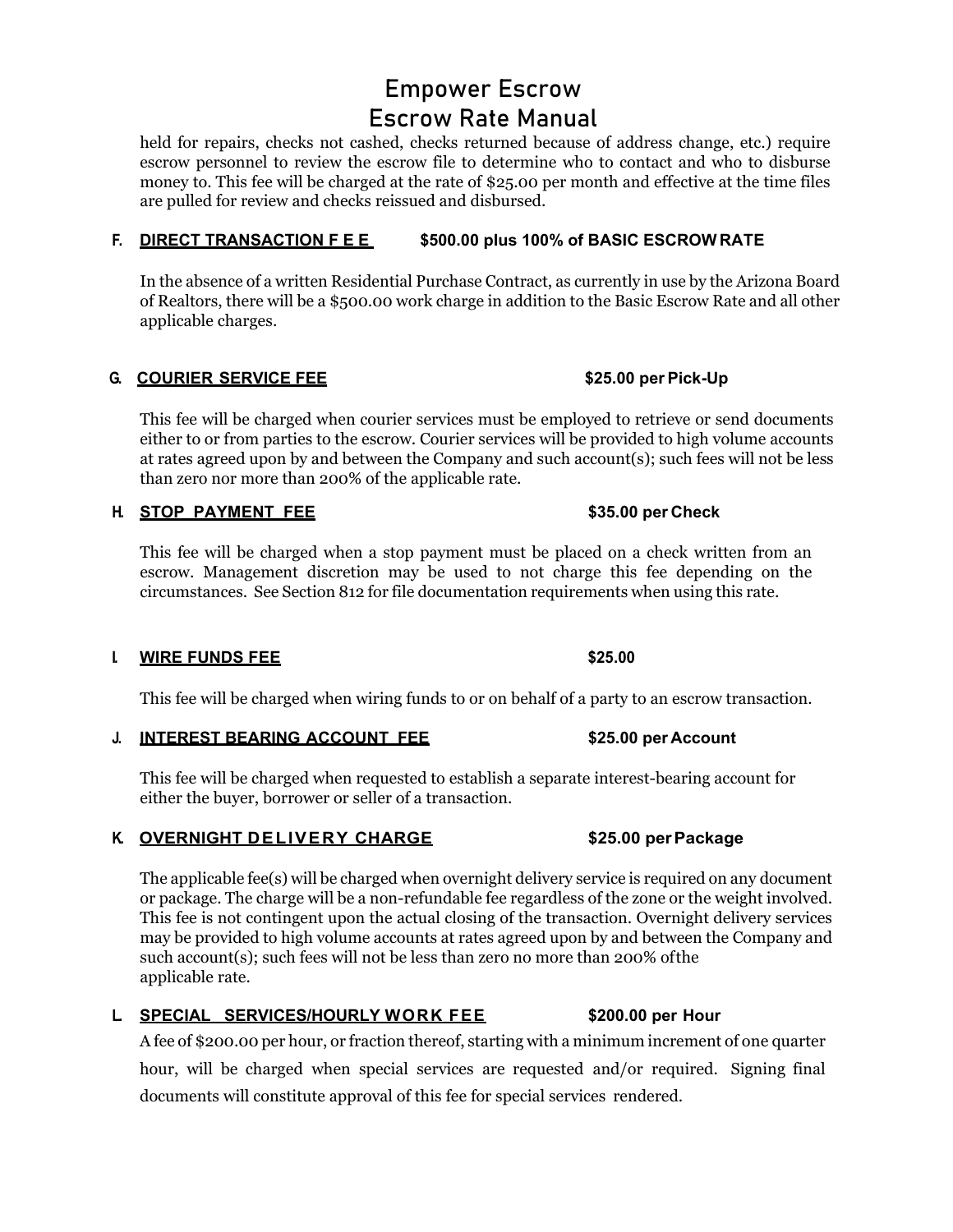# **M. TELECOMMUNICATION LOAN PACKAGE AND CLOSING DOCUMENTS \$***5***0.00**

A fee of \$50.00 will be charged for servicing and processing each loan package and/or other documents that are sent via email, facsimile transmission or any other form of electronic transmission. This rate shall not be charged if section 805-C rate is used.

# **N. SECOND EQUITY LOAN TRANSACTION RATE \$250.00 per Transaction**

This fee will be used on all second position equity loans wherein the lender does not require title insurance and is requesting a limited title report for processing and closing as escrow transaction.

# **O. ESCHEAT SERVICING FEE PURSUANT TO A.R.S. 44-317 AND ESCROW ACCOUNTING FEE**

A \$25.00 service fee will be charged for the processing and administration coincidental with any unclaimed escrow funds. This one-time \$25.00 charge will be earned by the Company after the Company has made a diligent effort to locate the party. This fee will be charged at the time the funds are transferred to the Escheat Account

# **P. MOBILE NOTARY FEE**

The following rates may be charged when an outside Vendor is employed to perform Signings on behalf of the Company:

**1.** Fee for residential purchases or refinance loans: **Actual charge**

# **T. HOLDBACK PROCESSING FEE \$200.00**

A Holdback Fee of \$200.00 will be charged at the time of closing when funds are held back to ensure completion of specific items. Additional charges may apply.

# **U. FIRST RESPONDER RATE 30% DISCOUNT**

Active Duty Law Enforcement Officers, Firefighters, Search and Rescue personnel, U.S. Military personnel or Emergency Medical Technicians will be given a discount of 30% off their basic escrow rate when with their primary residence.

# **806 SPECIAL RATES, CREDITS AND DISCOUNTS**

# **A. CONTRACTUAL RATE – FEDERAL, STATE OR MUNICIPAL AGENCIES**

Separate contracts may be entered into with Federal, State or Municipal agencies for performing Escrow services for such charges as may be agreed upon by and between the Company and the governmental agency. Such charges will not be less than fifty percent (50%)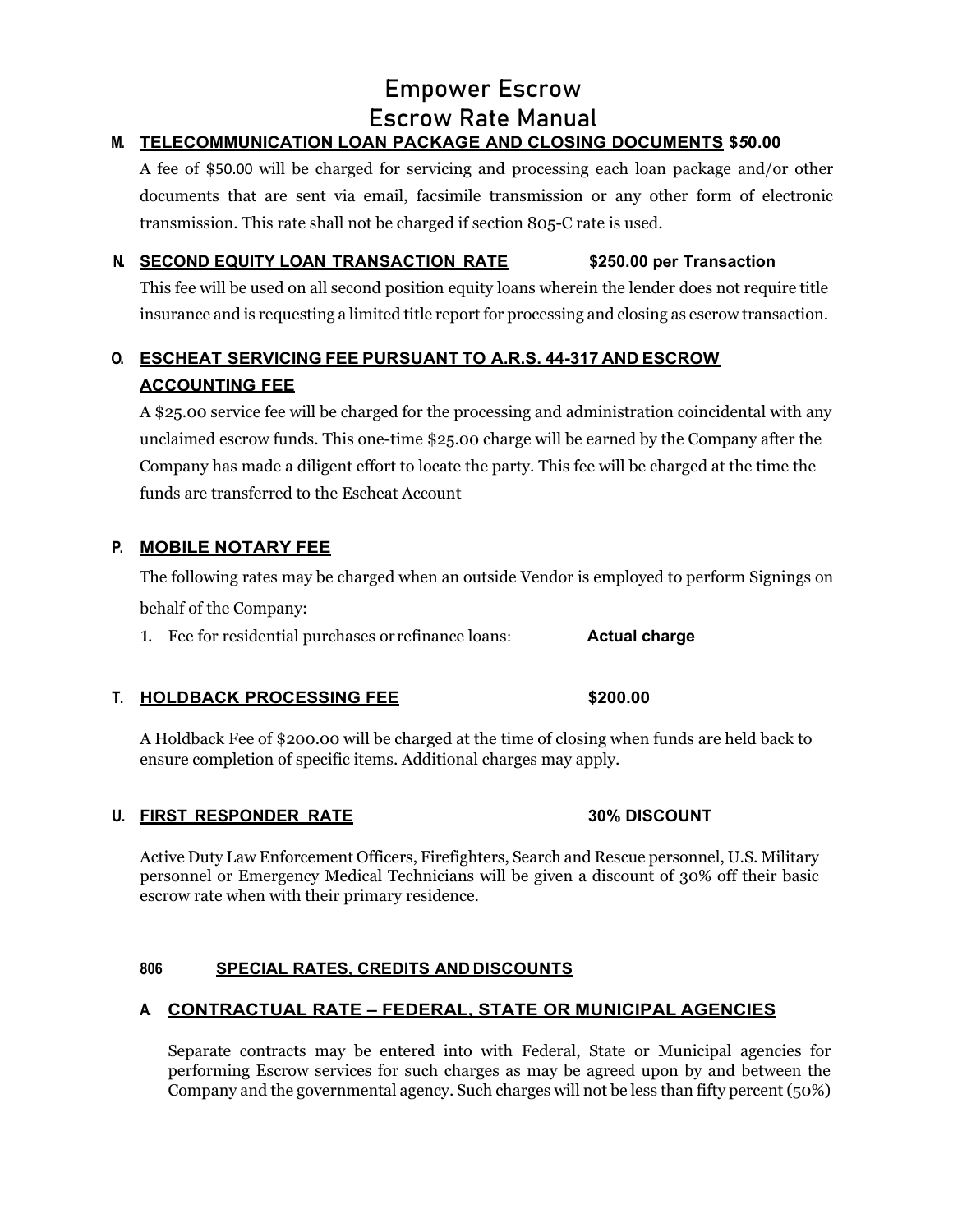nor more than two hundred percent (200%) of the applicable rate. A fixed price may also be bid on those types of contracts.

# **B. EMPLOYEE RATES**

\$250.00 base escrow fee will be charged to employees of the Company, its subsidiary or affiliated companies for policies issued in connection with the financing, refinancing, sale, or purchase of the employee's primary home. Other costs will be charged as applicable.

# **C. TRANSFER OF EXISTING ESCROW FILES FROM OTHER LICENSED ESCROW AGENTS**

The rate for existing escrows with other licensed Escrow Agents transferred to Empower Escrow at the clients' request, may be negotiated on a case by case basis depending upon the work involved.

# **D. INSPECTION FEE \$150.00**

When an inspection of the subject property is required for the issuance of any title insurance product, there will be an inspection fee charged per inspection.

# **<sup>807</sup> MANUFACTURED UNIT(S)/AFFIXTURE PROCESSING FEE**

The term "unit" shall mean a single manufactured dwelling, trailer, or other modular or manufactured structure used for residential or commercial purposes which requires the processing of Manufacturer's Certificate(s) of Origin, Certificates(s) of Title and/or Affidavit(s) of Affixture.

Said processing fee shall be in addition to the escrow rate charged for closing the transaction.

- Charge: \$150.00 per unit (Transfer of Title/Affidavit of Affixture)
- Note: Extra work charges may apply

### **808 SEPTIC TRANSFER (ADEQ)**

Transactions which require the transfer of a septic system pursuant to ADEQ requirements.

Charge: \$50.00 per transfer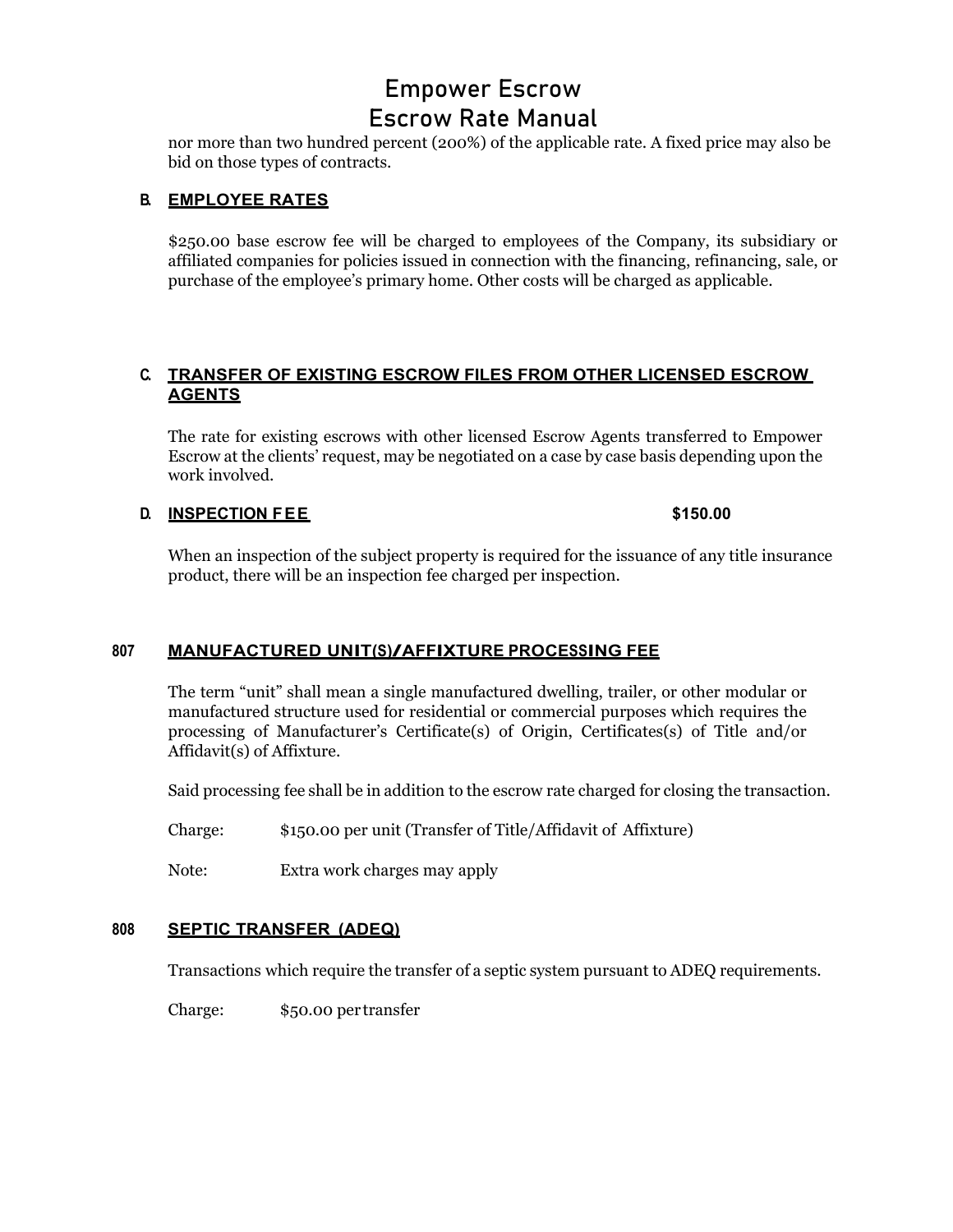# **809 NEGOTIATED RATE**

Under certain circumstances Empower Escrow reserves the right to negotiate fees. Any such negotiated rate agreement must be approved in writing by management and signed by all pertinent parties. A copy of said agreement is to be placed in each escrow file for which the rate applies.

# **810 COMPETITOR RATE**

The Company may choose to match written escrow quotes received from a competing escrow and/or title company, providing:

- Competitor rate must be file with and approved by Arizona Department of Financial Institutions.
- Copy of quote must be retained in file.
- Recording Fees and Additional Work Charges, if applicable, are in addition to the above BasicCharge.
- If additional charges are applicable, all such additional charges shall be added to the Basic Charge
- Rate may not be combined with any other discounted or special rate.
- Issuance of this rate requires Escrow Administration Approval

### **811 FIRPTA PROCESSING FEE**

This fee is for processing FIRPTA documents as required by the Internal Revenue Service relating to the sale of real property by foreign sellers.

Charge to Seller: **\$500.00**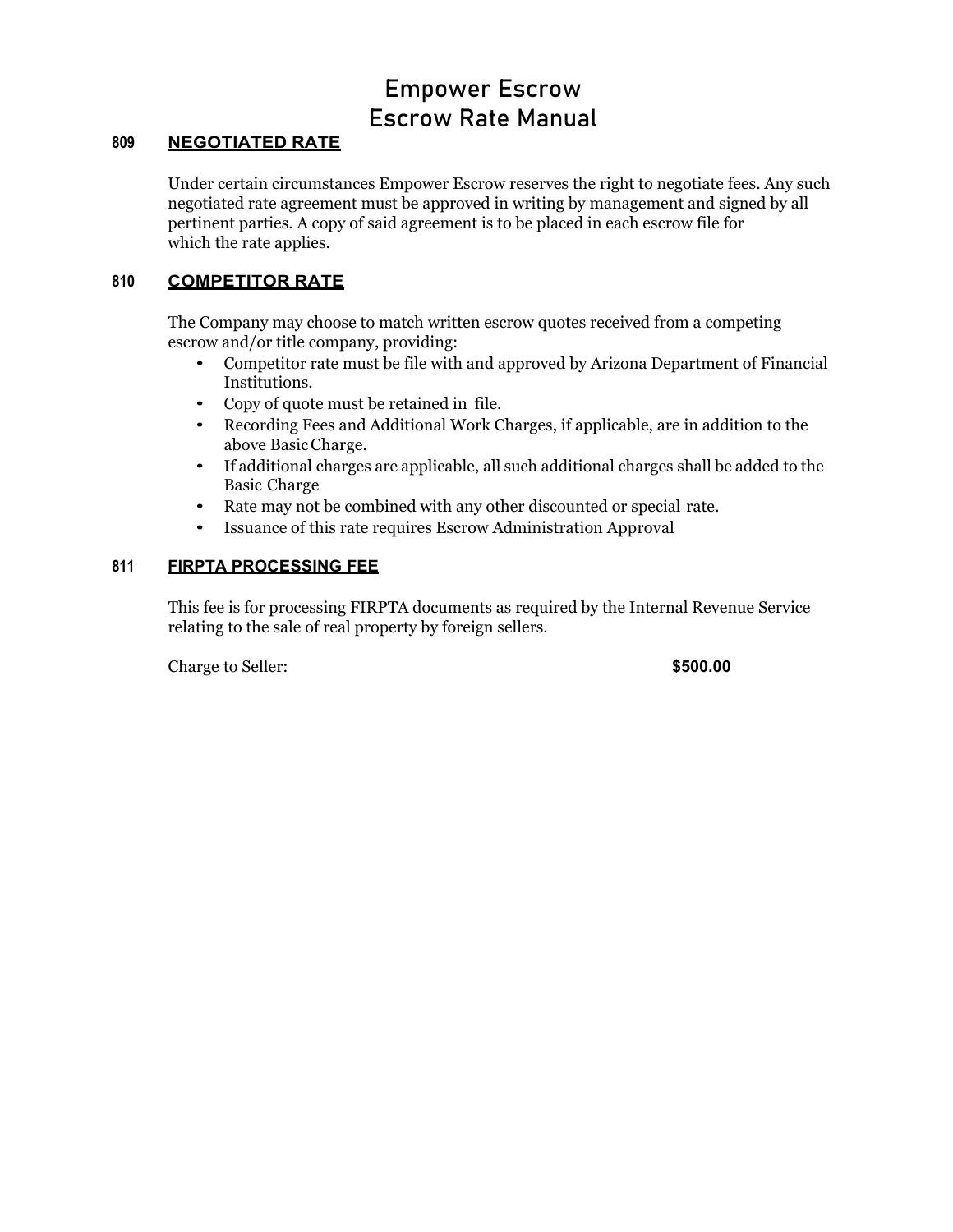| <b>Basic Escrow Rate</b>  |      |                           |          |
|---------------------------|------|---------------------------|----------|
| <b>Transaction Amount</b> | Rate | <b>Transaction Amount</b> | Rate     |
| Up to and including       | \$   | Up to and including       | \$       |
| $0 - 50,000$              | 820  | 195,000                   | 965.00   |
| 55,000                    | 825  | 200,000                   | 970.00   |
| 60,000                    | 830  | 205,000                   | 975.00   |
| 65,000                    | 835  | 210,000                   | 980.00   |
| 70,000                    | 840  | 215,000                   | 985.00   |
| 75,000                    | 845  | 220,000                   | 990.00   |
| 80,000                    | 850  | 225,000                   | 995.00   |
| 85,000                    | 855  | 230,000                   | 1,000.00 |
| 90,000                    | 860  | 235,000                   | 1,005.00 |
| 95,000                    | 865  | 240,000                   | 1,010.00 |
| 100,000                   | 870  | 245,000                   | 1,015.00 |
| 105,000                   | 875  | 250,000                   | 1,020.00 |
| 110,000                   | 880  | 255,000                   | 1,025.00 |
| 115,000                   | 885  | 260,000                   | 1,030.00 |
| 120,000                   | 890  | 265,000                   | 1,035.00 |
| 125,000                   | 895  | 270,000                   | 1,040.00 |
| 130,000                   | 900  | 275,000                   | 1,045.00 |
| 135,000                   | 905  | 280,000                   | 1,050.00 |
| 140,000                   | 910  | 285,000                   | 1,055.00 |
| 145,000                   | 915  | 290,000                   | 1,060.00 |
| 150,000                   | 920  | 295,000                   | 1,065.00 |
| 155,000                   | 925  | 300,000                   | 1,070.00 |
| 160,000                   | 930  | 305,000                   | 1,075.00 |
| 165,000                   | 935  | 310,000                   | 1,080.00 |
| 170,000                   | 940  | 315,000                   | 1,085.00 |
| 175,000                   | 945  | 320,000                   | 1,090.00 |
| 180,000                   | 950  | 325,000                   | 1,095.00 |
| 185,000                   | 955  | 330,000                   | 1,100.00 |
| 190,000                   | 980  | 335,000                   | 1,105.00 |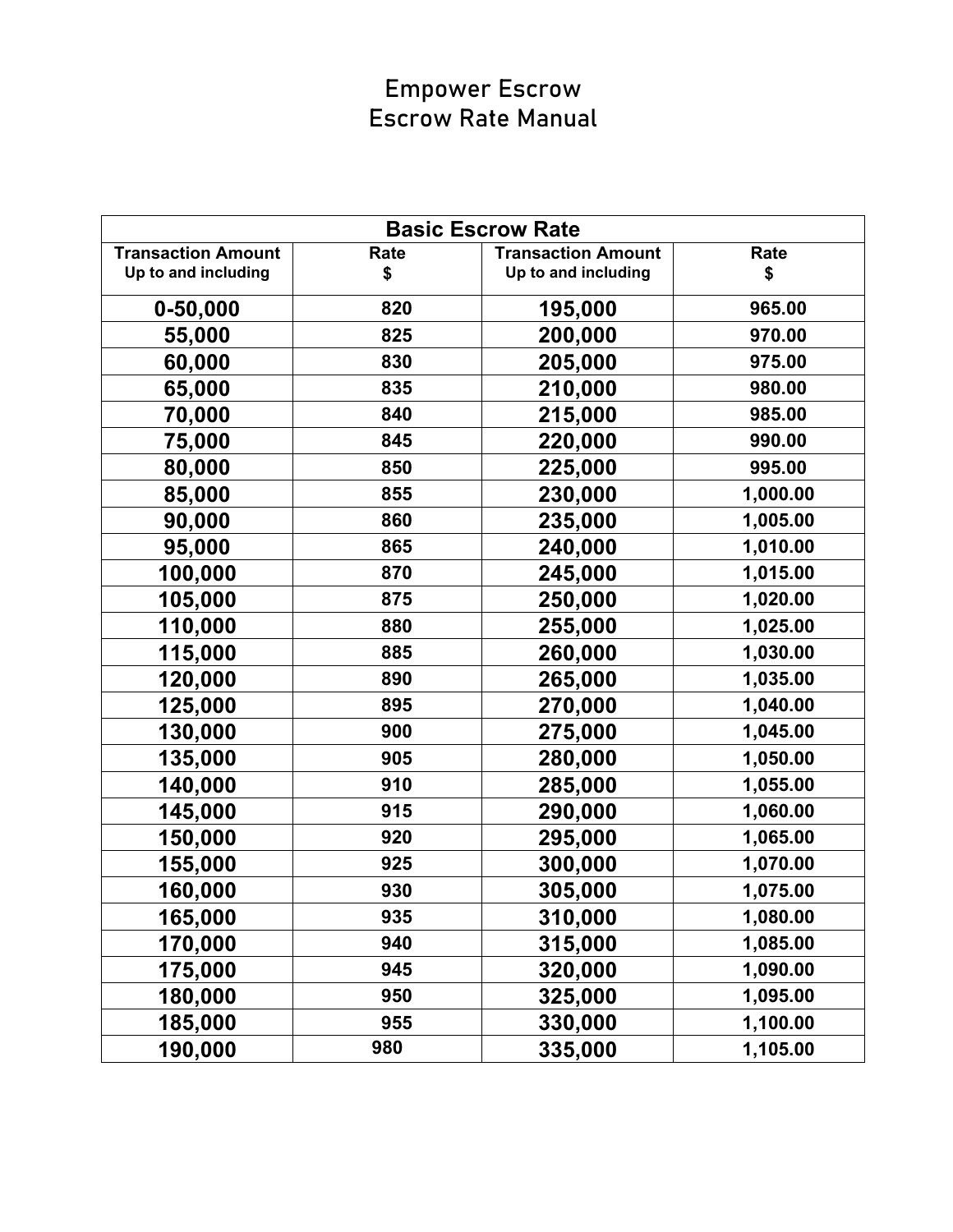| 340,000 | 1,130 | 500,000 | 1,290 |
|---------|-------|---------|-------|
| 345,000 | 1,135 | 505,000 | 1,295 |
| 350,000 | 1,140 | 510,000 | 1,300 |
| 355,000 | 1,145 | 515,000 | 1,305 |
| 360,000 | 1,150 | 520,000 | 1,310 |
| 365,000 | 1,155 | 525,000 | 1,315 |
| 370,000 | 1,160 | 530,000 | 1,320 |
| 375,000 | 1,165 | 535,000 | 1,325 |
| 380,000 | 1,170 | 540,000 | 1,330 |
| 385,000 | 1,175 | 545,000 | 1,335 |
| 390,000 | 1,180 | 550,000 | 1,340 |
| 395,000 | 1,185 | 555,000 | 1,345 |
| 400,000 | 1,190 | 560,000 | 1,350 |
| 405,000 | 1,195 | 565,000 | 1,355 |
| 410,000 | 1,200 | 570,000 | 1,360 |
| 415,000 | 1,205 | 575,000 | 1,365 |
| 420,000 | 1,210 | 580,000 | 1,370 |
| 425,000 | 1,215 | 585,000 | 1,375 |
| 430,000 | 1,220 | 590,000 | 1,380 |
| 435,000 | 1,225 | 595,000 | 1,385 |
| 440,000 | 1,230 | 600,000 | 1,390 |
| 445,000 | 1,235 | 605,000 | 1,395 |
| 450,000 | 1,240 | 610,000 | 1,400 |
| 455,000 | 1,245 | 615,000 | 1,405 |
| 460,000 | 1,250 | 620,000 | 1,410 |
| 465,000 | 1,255 | 625,000 | 1,415 |
| 470,000 | 1,260 | 630,000 | 1,420 |
| 475,000 | 1,265 | 635,000 | 1,425 |
| 480,000 | 1,270 | 640,000 | 1,430 |
| 485,000 | 1,275 | 645,000 | 1,435 |
| 490,000 | 1,280 | 650,000 | 1,440 |
| 495,000 | 1,285 | 655,000 | 1,445 |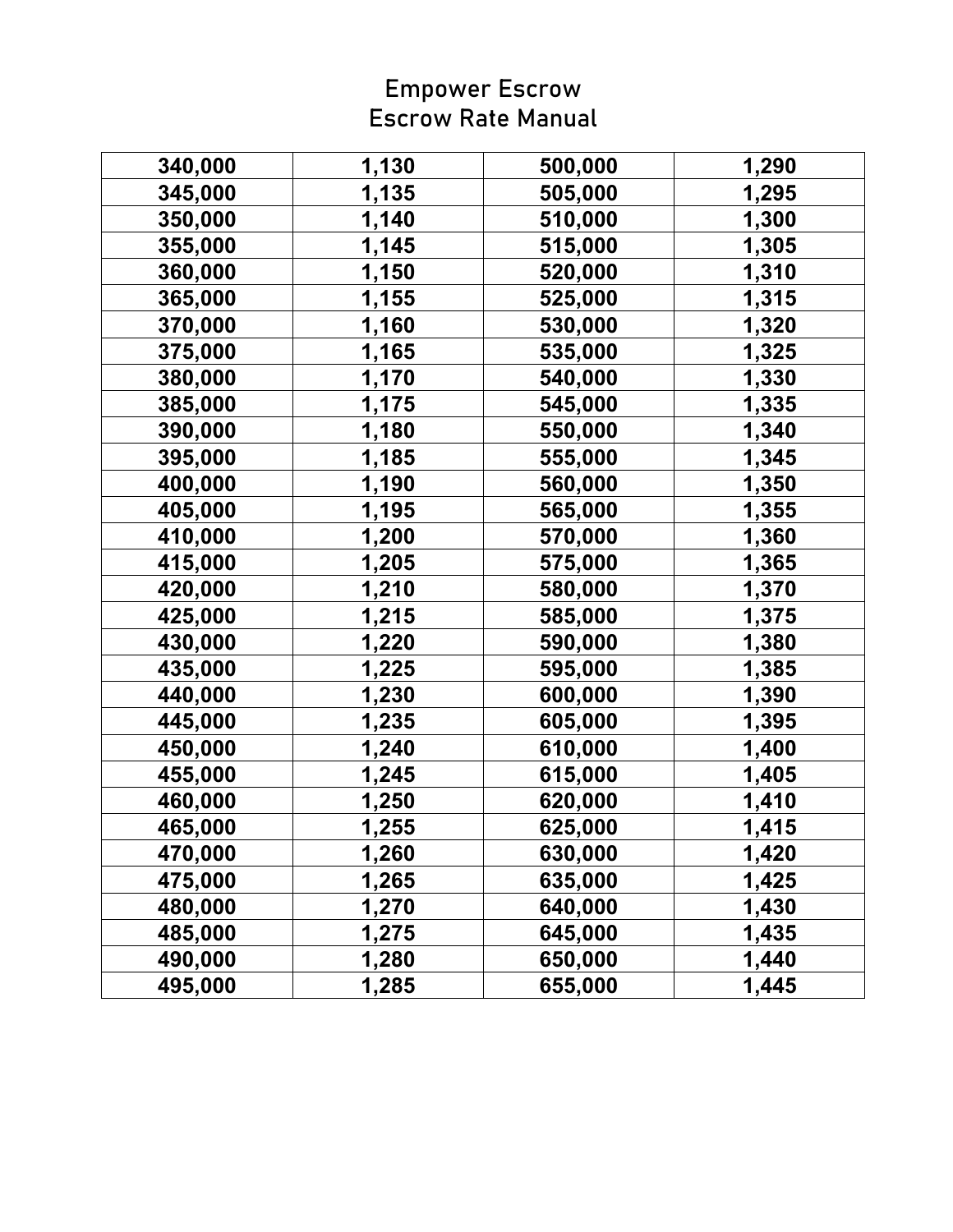| 660,000 | 1,450 | 820,000 | 1,610 |
|---------|-------|---------|-------|
| 665,000 | 1,455 | 825,000 | 1,615 |
| 670,000 | 1,460 | 830,000 | 1,620 |
| 675,000 | 1,465 | 835,000 | 1,625 |
| 680,000 | 1,470 | 840,000 | 1,630 |
| 685,000 | 1,475 | 845,000 | 1,635 |
| 690,000 | 1,480 | 850,000 | 1,640 |
| 695,000 | 1,485 | 855,000 | 1,645 |
| 700,000 | 1,490 | 860,000 | 1,650 |
| 705,000 | 1,495 | 865,000 | 1,655 |
| 710,000 | 1,500 | 870,000 | 1,660 |
| 715,000 | 1,505 | 875,000 | 1,665 |
| 720,000 | 1,510 | 880,000 | 1,670 |
| 725,000 | 1,515 | 885,000 | 1,675 |
| 730,000 | 1,520 | 890,000 | 1,680 |
| 735,000 | 1,525 | 895,000 | 1,685 |
| 740,000 | 1,530 | 900,000 | 1,690 |
| 745,000 | 1,535 | 905,000 | 1,695 |
| 750,000 | 1,540 | 910,000 | 1,700 |
| 755,000 | 1,545 | 915,000 | 1,705 |
| 760,000 | 1,550 | 920,000 | 1,710 |
| 765,000 | 1,555 | 925,000 | 1,715 |
| 770,000 | 1,560 | 930,000 | 1,720 |
| 775,000 | 1,565 | 935,000 | 1,725 |
| 780,000 | 1,570 | 940,000 | 1,730 |
| 785,000 | 1,575 | 945,000 | 1,735 |
| 790,000 | 1,580 | 950,000 | 1,740 |
| 795,000 | 1,585 | 955,000 | 1,745 |
| 800,000 | 1,590 | 960,000 | 1,750 |
| 805,000 | 1,595 | 965,000 | 1,755 |
| 810,000 | 1,600 | 970,000 | 1,760 |
| 815,000 | 1,605 | 975,000 | 1,765 |